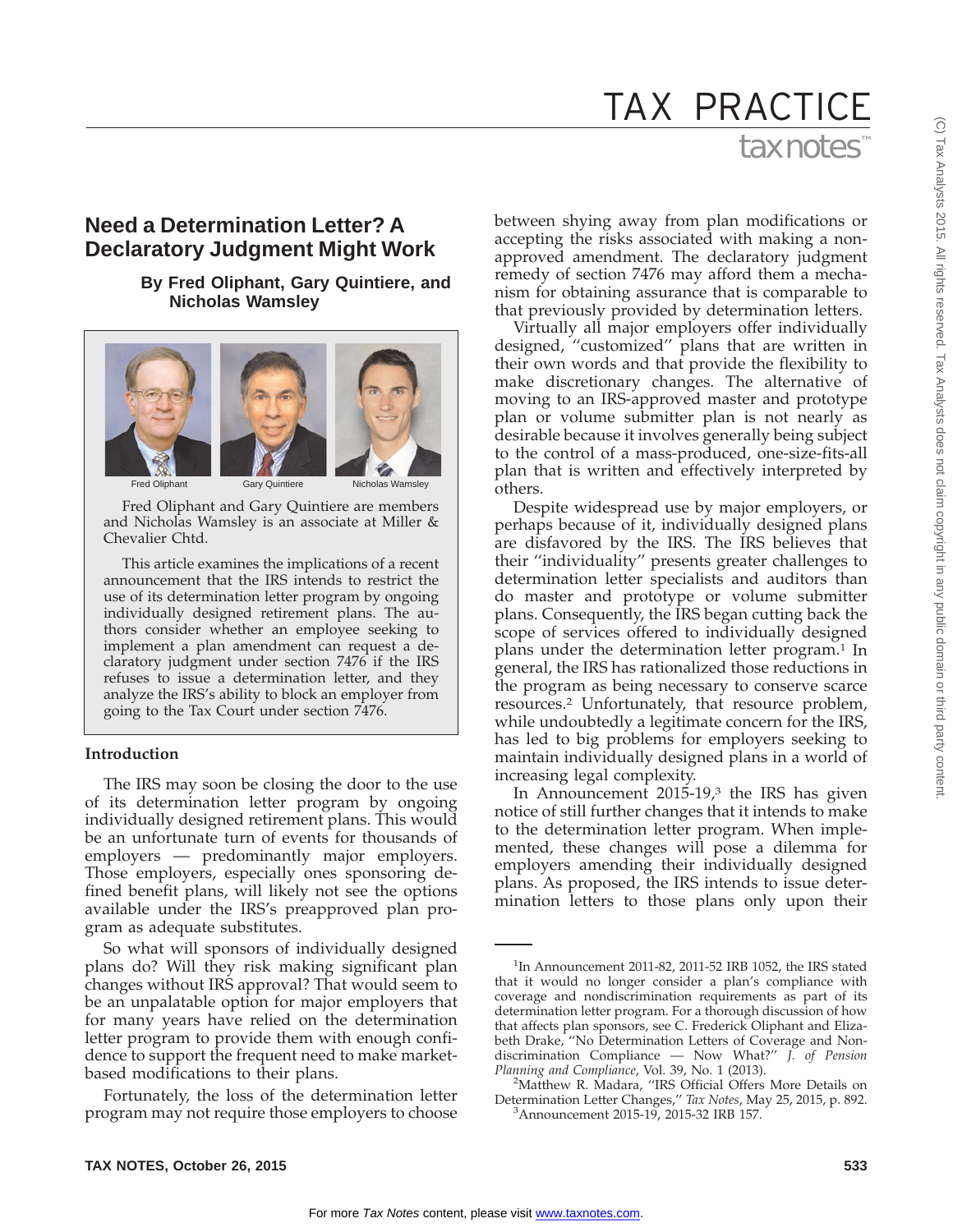establishment or termination. For an employer maintaining an individually designed plan, this announcement, for all practical purposes, amounts to a ''no determination letter'' policy for the life of the plan. That much is made clear by the IRS's statement that a determination letter application for an ongoing, individually designed plan will be accepted only ''in certain... limited circumstances that will be determined by Treasury and the IRS.''

But there may be hope for employers seeking certainty regarding the application of a seemingly ever-increasing array of complex regulations to their retirement plans. The provisions of section 7476 are a looming presence overshadowing the IRS's determination letter program and its actions in Announcement 2015-19, and they potentially offer employers a way out of the dilemma.

Even assuming that the IRS can exit the determination letter program permissibly under section 7476, it seems highly unlikely that the IRS can unilaterally cut off an employer's access to the declaratory judgment proceedings established by Congress in that section. Accordingly, if under the soon-to-be-modified program, the IRS refuses to issue a determination letter to an employer seeking to implement a plan amendment under the protection of a favorable letter, an employer might want to consider requesting a declaratory judgment by the Tax Court.

# **Legislative History of Section 7476**

The enactment of ERISA introduced a new remedy for addressing controversies involving the qualified status of retirement plans. ERISA added section 7476 to the code, opening the way for employers to *immediately* challenge not only an adverse determination by the IRS in connection with the qualified status of a plan but also the IRS's failure to make a determination after being requested to do so.

Before ERISA, an employer was unable to mount an immediate court challenge in response to an unfavorable determination regarding its plan's qualified status. At that time, the employer had only two choices, and both were bad: either agree with the IRS's conditions for granting qualified status or reject them and wait until the IRS denied its deductions for contributions made to the plan.4 The legislative history makes clear that Congress did not wish to see that state of affairs continue. Congress considered the ability to obtain advance determinations as providing a strong inducement to employers agreeing to sponsor broad-based retirement plans. However, it viewed the then-existing determination letter program as offering an employer a ''take it or leave it'' bargain. Congress was rightfully concerned that if left undisturbed, the program would not provide the desired stimulus for employers to adopt new plans or enhance their current plans.

The House Ways and Means and Senate Finance committees had virtually identical views on how to re-balance the determination letter process to give employers a greater edge. The House report, repeated almost verbatim in the Senate report, included the following statement:

As a practical matter, there is no effective appeal from a Service determination (or refusal to make a determination) that a proposed pension plan fails to qualify for the special tax benefits. In these cases, although there may be a real controversy between the employer and the Service, present law permits the employer to go to court only after he has made contributions to the plan, deducted them, and had those deductions disallowed. The long time period and the related uncertainty, coupled with the threat of the ultimate loss of the tax deduction, almost always causes the employer to go along with the Service, even if he disagrees with the Service's position. In addition the determination letter procedure does not permit employees, or their unions, to question the qualification of plans.

Your committee believes that both employers and employees should have the right to court adjudication in the situation described above.5

Congress had the right idea, but until now, most employers have not been willing to take their determination letter issues to the Tax Court. When effective, the ''no rule'' policy described in Announcement 2015-19 might be the trigger that changes their views about those actions.

# **Basic Elements of Section 7476**

The roadmap to seeking declaratory judgment is spelled out clearly in section 7476.6 The threshold requirement for the petitioner is to prove the existence of an ''actual controversy'' involving the IRS's determination or failure to make a determination regarding the initial or continuing qualified status of the retirement plan. For a failure to make a determination regarding the continuing qualification of the plan, the controversy must relate to a

<sup>4</sup> H.R. Rep. No. 93-779, at 105 (1974); S. Rep. No. 93-383, at 112-113 (1974).

<sup>5</sup> *Id.*

<sup>&</sup>lt;sup>6</sup>For additional guidance on the practical application of these requirements, see reg. section 601.201(o) and Title XXI of the Tax Court Rules of Procedure.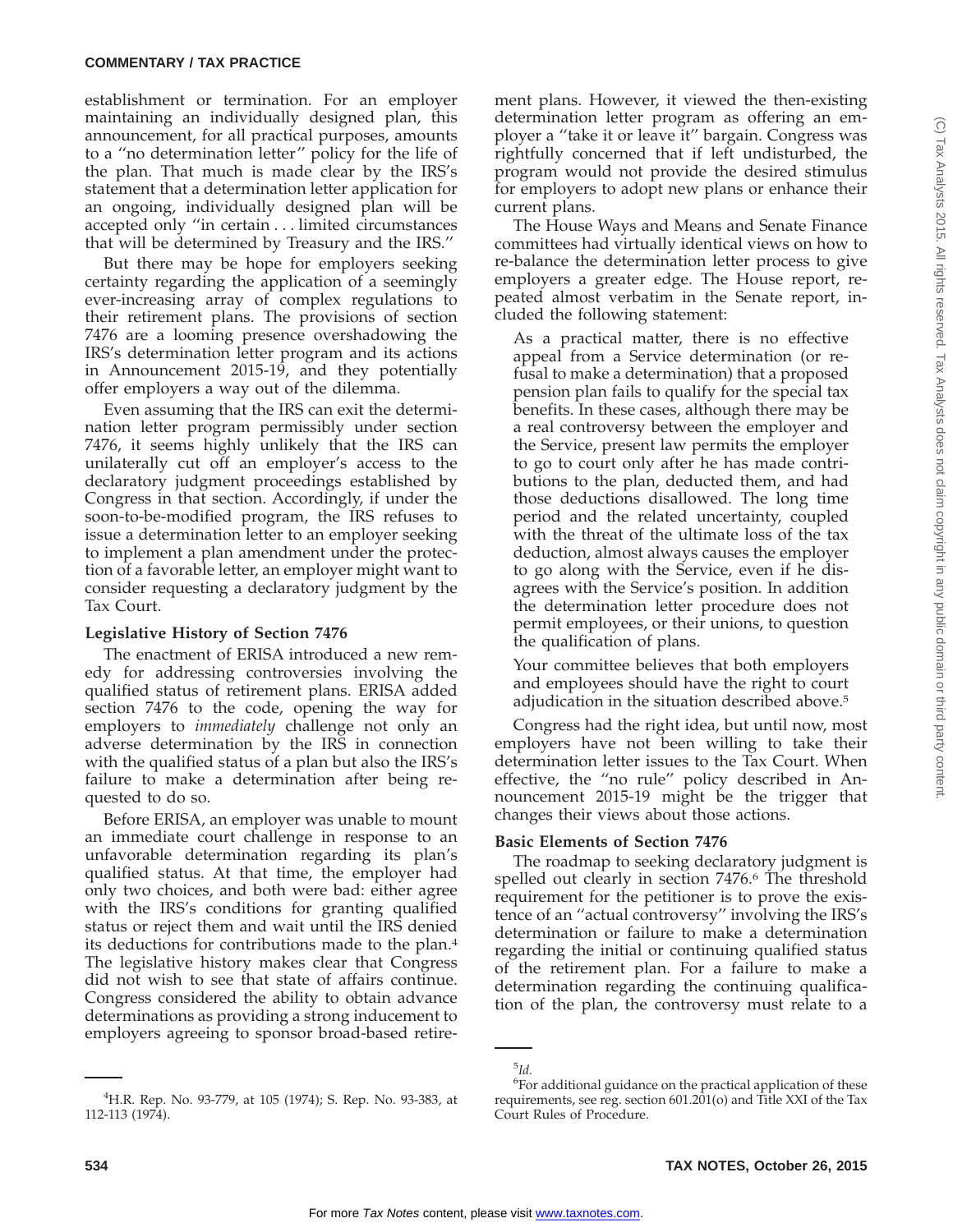plan amendment or plan termination, meaning that operational issues are not covered.

Also, the petitioner must satisfy the following five procedural requirements: First, the petitioner must be among the authorized petitioners described in section 7476(b)(1), namely, the employer sponsor, the plan administrator, an employee who qualifies as an ''interested party,'' and the Pension Benefit Guaranty Corp.

Second, when applicable, the ''notice to interested parties'' requirement must be satisfied. Specifically, when the petition is filed by the employer or the plan administrator, there must be a showing that notice of the determination letter request was properly and timely given to interested parties.

Third, the petition must include factual assertions demonstrating that the petitioner exhausted those administrative remedies available to him within the IRS. Section 7476(b)(3) gives the IRS a 270-day grace period in this regard, stating that a ''petitioner shall not be deemed to have exhausted his administrative remedies with respect to a failure by the Secretary to make a determination with respect to initial or continuing qualification of a retirement plan before the expiration of 270 days after the request for such determination was made.''

Fourth, relating to the ''actual controversy'' requirement, there must be a real (as opposed to a hypothetical or theoretical) issue presented to the court. Section 7476(b)(4) requires that the ''plan'' (in a case involving initial qualification) or the ''amendment'' (in a case of continuing qualification) be ''put into effect'' before the filing of the petition. The statute suggests, however, that a plan or amendment subject to a contingency might nonetheless meet this requirement: ''A plan or amendment shall not be treated as not being in effect merely because under the plan the funds contributed to the plan may be refunded if the plan (or the plan as so amended) is found to be not qualified.''

Fifth, when the IRS sends a certified or registered notice of its determination, a petition must be filed before the 91st day following the notice. That timing requirement doesn't appear to apply to the IRS's failure to issue a determination.

Section 7476 provides that ''upon the filing of an appropriate pleading, the Tax Court *may* make a declaration'' regarding the qualification issue presented. The question that immediately arises is whether the word ''may'' gives the Tax Court discretion to refuse taking jurisdiction in the face of a well-pleaded petition. There is no inkling of that under the Tax Court rules and, looking at the Tax Court's opinions over the years, it seems that the sole instance in which declaratory judgment jurisdiction will not be afforded to an employer making an ''appropriate pleading'' is when a traditional remedy (that is, contesting a tax deficiency) is readily available.7

# **Employers' Past Use of Section 7476**

It must be recognized that despite Congress's good intentions, major employers, by and large, have not fully embraced a declaratory judgment action as a viable strategy in dealing with failures or stalemates in the determination letter process. In the over 40 years since the passage of section 7476, only a very few major employers have sought the recourse in the Tax Court afforded by section 7476. This is surprising, given that major employer plans typically cover thousands of participants and that it is not all that unusual for those plans to be required to accept costly or burdensome conditions or correction procedures as the ''price'' for receiving a favorable determination. The likely explanations for this phenomenon are cost and risk avoidance. Rightly or wrongly, employers have likely viewed declaratory judgment proceedings under section 7476 as another form of expensive litigation. And, by litigating, the employer could risk antagonizing the very agency whose favorable determination it has been seeking.

Whatever the reason for employers' sparing use of the section 7476 declaratory judgment provisions, it should not be ascribed to the Tax Court's being inhospitable to employer petitions, at least not those presenting serious legal issues. It might appear that the track record is not all that good for employers seeking to overturn IRS determinations regarding their retirement plans by suing for a declaratory judgment in the Tax Court. On further

<sup>7</sup> *See, e.g.*, *Shut Out Dee-Fence Inc. v. Commissioner*, 77 T.C. 1197 (1981). In that case, the employer adopted a retirement plan in 1973 and submitted a determination letter application in 1974 seeking the IRS's confirmation of the plan's qualified status. In 1980, six years after the determination letter application had been filed, the IRS sent the plan's retirement trust a notice of deficiency pertaining to the trust's tax years 1974 and 1975. Included with the deficiency notice was the following statement: ''It has been determined that you did not qualify as an organization exempt from tax under section 501 of the Internal Revenue Code.'' *Id.* at 1198. The employer then filed three timely petitions in the Tax Court — one for declaratory relief under section 7476 and two others, each challenging the notice of deficiency for the specific tax year involved. Although the court sided with the employer's argument that the IRS had never made a proper determination on the plan's status, it decided not to accept section 7476 jurisdiction on practical grounds. The court noted that the declaratory relief afforded to qualified petitioners under section 7476 was ''intended to facilitate a relatively prompt judicial review of the specified types of exempt organization issues'' but was not intended to supplant the normal avenues of judicial review, which in this case were already in process. *Id.* at 1201-1205.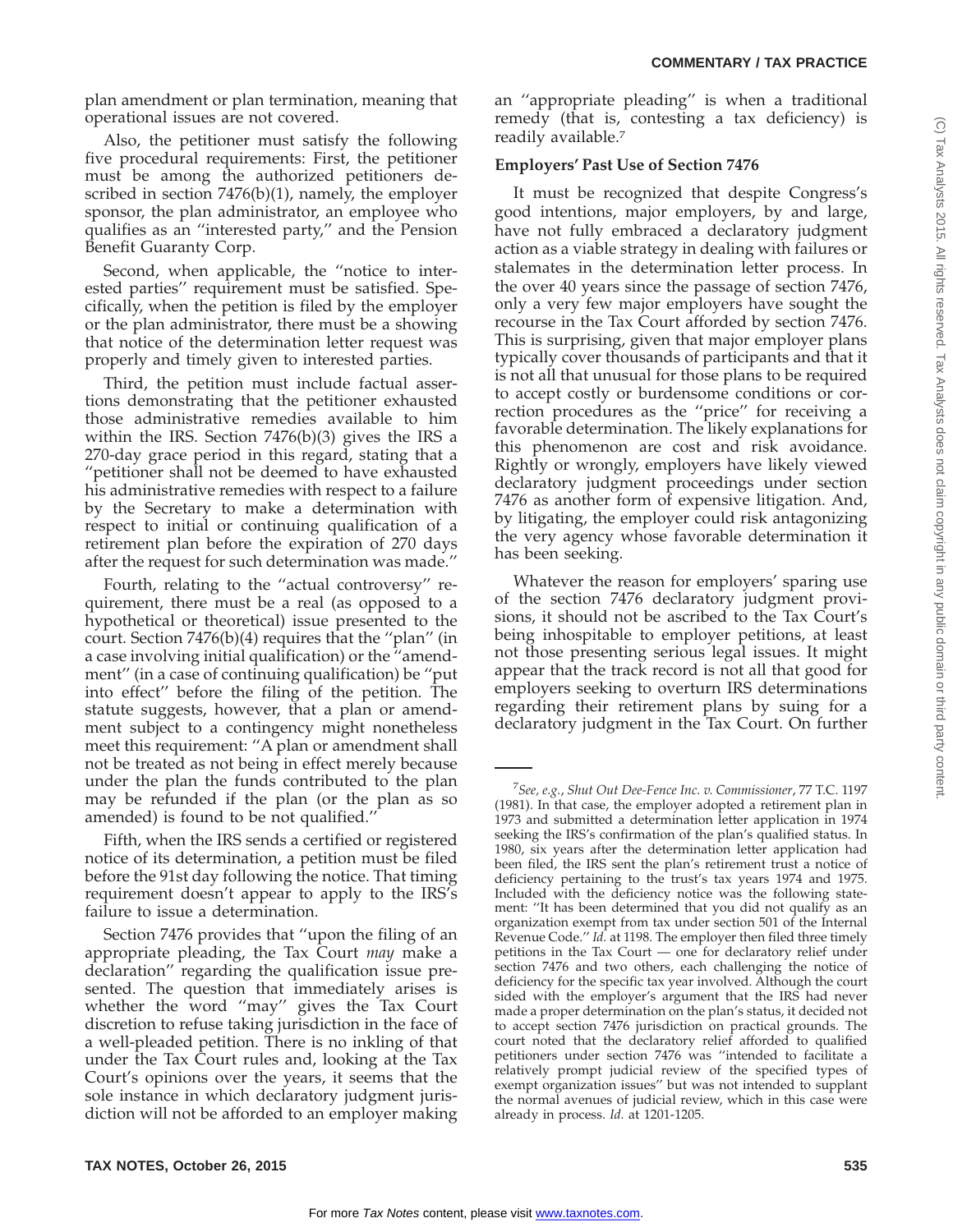# **COMMENTARY / TAX PRACTICE**

examination, one notices a more encouraging pattern: Employers presenting genuine legal issues on which reasonable parties may differ have so far fared reasonably well.<sup>8</sup> In contrast, employers making last-ditch, desperation arguments seeking to explain why their plans were amended late or why they permitted accruals or made distributions in excess of the section 415 limitations have, for obvious reasons, not fared well at all. In reviewing the declaratory judgment cases under section 7476, the message is fairly clear that a petitioner with a strong argument stands a good chance of obtaining a favorable result. The cases summarized below prove this assessment.

*FLBA Asheville*<sup>9</sup> is the earliest employer victory, and it was remarkable given the difficult path that the employer was forced to take to attain a review on the merits and the high legal standard it was required to satisfy in order to reverse the IRS's adverse determination.10

The case involved a money purchase pension plan that the employer made available to all ''fulltime employees,'' defined in the plan to include employees who worked over 20 hours per week and more than five months of the year. The plan did not extend automatic coverage. To participate, an employee was required to contribute 6 percent of base pay (via a salary reduction agreement) in which he was fully vested from the outset. For each eligible employee electing to participate, the employer was required to contribute 3 percent of the employee's base pay, in which the employee would vest at the rate of 20 percent per year.

The issue before the court was whether the plan's coverage, during its first year of operation, satisfied the nondiscriminatory classification test under then-section  $401(a)(3)(B).<sup>11</sup>$  During that year, the employer had 23 eligible employees — nine highly paid and 14 lower-paid — but only two elected to participate: one from the highly paid group and the other from the lower-paid group. The IRS issued an adverse determination letter based on its conclusion that the plan's first-year coverage did not satisfy the ''fair cross-section test,'' and therefore, it failed to meet the nondiscriminatory classification test under

then-section  $401(a)(3)(B)$ . The fair cross-section test required broad participation over all salary levels, a standard that the plan's two out of 23 coverage could not meet.

This case presented a challenge for the employer because in making its adverse determination, the IRS had exercised discretion that was expressly granted to it under then-section 401(a)(3)(B). For the employer to prevail, it was necessary to convince the Tax Court that the IRS's determination was arbitrary, unreasonable, or an abuse of its discretion. Although it decided some collateral issues against the employer, the Tax Court held favorably for the employer on the ultimate issue, resting its opinion heavily on the relevant facts and circumstances, all of which favored the employer's contention that its plan was not discriminatory: the plan was open to all full-time employees meeting nominal service requirements; the 6 percent salary reduction contribution was not burdensome; the 3 percent employer contribution vested at a reasonable rate; and the plan's first-year coverage (one employee from each of the highly paid and lowerpaid groups) did not reflect a favoring of the highly paid group. Based on these facts, the court held: ''We must conclude that petitioner's plan did not discriminate in favor of the prohibited group and should not have been disqualified for the initial year it went into effect.''

The taxpayer victory in *FLBA Asheville* was not a fluke. Other significant victories followed. In *Calfee*, <sup>12</sup> several different employers sought a declaratory judgment after the IRS had determined that their respective pension and profit-sharing plans failed to qualify under section 401(a), all, in the IRS's view, failing for the same reason: Each plan permitted a reversion of contributions to the employer under limited circumstances explicitly sanctioned by ERISA but not the code. The IRS argued that the ERISA provision was part of the fiduciary standards in Title I of ERISA and that those standards did not govern the qualification requirements under applicable sections of the then-existing code and those added by Title II of ERISA. The Tax Court rejected that argument and held for the employers on the grounds that Title I and Title II were drafted "in concert" and should therefore be construed harmoniously.

In *Sutherland*, <sup>13</sup> the IRS refused to qualify the petitioner's two retirement plans on the grounds that they failed the coverage requirements. In reaching its determination, the IRS considered the employees working for the petitioner's lumber

<sup>&</sup>lt;sup>8</sup>For cases in which the Tax Court has sided with or against the taxpayer, see the Appendix.

*Federal Land Bank Association of Asheville v. Commission,* 74 T.C. 1106 (1980).<br><sup>10</sup>On first hearing, the Tax Court dismissed the case for lack

of jurisdiction, holding that declaratory relief under section 7476 was not available to the petitioner for the tax year at issue. 67 T.C. 29 (1976). The Fourth Circuit reversed and remanded the case to the Tax Court for a hearing on the merits. 573 F.2d 179

<sup>&</sup>lt;sup>11</sup>Section  $401(a)(3)(B)$  is now section  $401(a)(5)(B)$ .

<sup>12</sup>*Calfee, Halter & Griswold v. Commissioner*, 88 T.C. 641 (1987). <sup>13</sup>*Sutherland v. Commissioner*, 78 T.C. 395 (1982).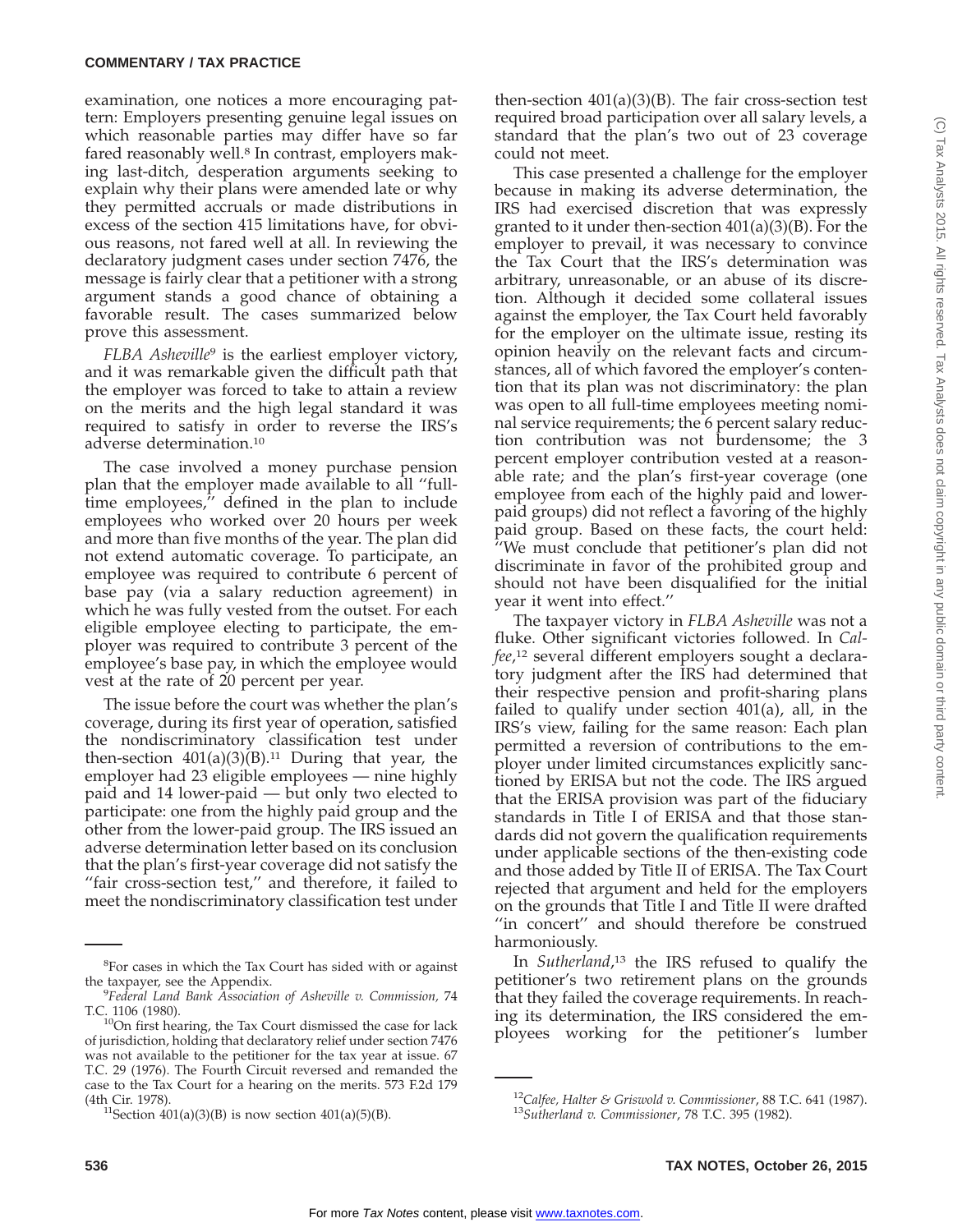#### **COMMENTARY / TAX PRACTICE**

business employees along with the employees of two failing aviation businesses that the petitioner owned in partnership with others. The IRS found the lumber company and the two aviation companies to be part of the same controlled group. The Tax Court viewed this finding as an overly harsh reading of the controlled group rules given that one of the aviation companies went out of business before the IRS's issuance of the adverse determination letters and the other one failed shortly thereafter. In arriving at this conclusion, the Tax Court stated:

[The IRS's] harsh position does nothing to advance the purpose Congress had in mind in enacting section 414(c), but does plenty to subvert the overriding purpose of Congress to encourage the establishment of pension plans for employees. The owner of one healthy and two dying businesses has enough impediments to the establishment of a pension plan for the viable concern. If he has to carry two near corpses — possibly finishing them off in the process — he may simply decline to do anything, with the employees of the viable concern being the losers.

*Halliburton*<sup>14</sup> represents another successful effort by an employer to obtain a declaratory judgment in the Tax Court. In that case, the Halliburton Company convinced the court that its layoff of thousands of employees, made necessary by a sharp decline in the company's oil field services business, did not result in a partial termination of its profitsharing plan. This victory was hard-fought because before it could present its case on the merits, Halliburton had to overcome two motions to dismiss — one for failure to exhaust administrative remedies<sup>15</sup> and a second for failure to notify interested parties.16 After a thorough and comprehensive review of the facts and applicable law, the Tax Court held in favor of Halliburton.

In its opinion resolving the substantive part of the case — whether the layoffs resulted in a partial termination of the plan — the court signaled early that its decision would not be based on a mechanistic or formulaic analysis. It gave substantial weight to the severity of the economic downturn that the company had to deal with when it noted that ''Halliburton was faced with two options: Cut costs or go out of business.'' It also noted that

Halliburton had no ''improper or bad motive for terminating the participants,'' that its actions ''resulted from emergency measures designed to reduce costs,'' and that the company, rather than continuing on with a diminished workforce once the recovery started, rehired ''a significant number of [the] laid-off employees.'' Those and other factors contributed heavily to the court's agreeing with Halliburton that even though almost 20 percent of the plan's participants were involuntarily terminated, a partial termination had not occurred.17

More recently, in 2001, the trustees of a multiemployer pension fund persuaded the Tax Court to overturn the IRS's determination to disqualify their plan. In *Sheet Metal Workers*, the fund's trustees were notified that their amendment ceasing cost of living adjustment benefits for some retirees constituted a prohibited cutback and needed to be corrected.18 Instead of conceding, the trustees petitioned for a declaratory judgment under section 7476. The IRS made several alternative arguments in defense of its position: The COLA represented an accrued benefit, it was a retirement-type subsidy, or, based on a ''pattern or practice'' theory, it had become a permanent part of the plan. The Tax Court rejected all of those arguments and held that the trustees' amendment did not constitute a cutback.

The foregoing cases and others<sup>19</sup> demonstrate compellingly that the Tax Court is no rubber stamp for the IRS and is not afraid to overturn a determination by the IRS as to the qualified status of a plan.

#### **Curtailing Determination Letter Program Impact**

Announcement 2015-19 puts a new variable into the mix for employers. If the IRS moves ahead as planned, determination letters will no longer be issued in the normal course to ongoing, individually designed plans. This will mean that employers wishing to amend those plans will need to figure out whether it is better to adopt the amendment without a letter, scrap the amendment entirely, or consider other options.

One option might be to seek to convince the IRS that the amendment falls into the now-undefined category of ''limited circumstances'' worthy of a determination letter. However, given that the IRS has already announced its general reluctance to

<sup>14</sup>*Halliburton Co. v. Commissioner*, 100 T.C. 216 (1993), *aff'd*, 25

F.3d 1043 (5th Cir. 1994) (per curiam). <sup>15</sup>*Halliburton Co. v. Commissioner*, 98 T.C. 88 (1992). <sup>16</sup>*Halliburton Co. v. Commissioner*, T.C. Memo. 1992-534. The Tax Court also denied a government motion to compel discovery to supplement the administrative record.

<sup>17</sup>*Halliburton* may represent the high-water mark in partial termination cases. The discussion is illustrative only of the evenhanded treatment that an employer seeking a declaratory judgment in the Tax Court might expect in connection with a matter heavily dependent on a review of the facts and circum-

stances. <sup>18</sup>*The Board of Trustees of the Sheet Metal Workers' National Pension Fund v. Commissioner*, 117 T.C. 19 (Dec. 4, 2001). <sup>19</sup>*See* the Appendix.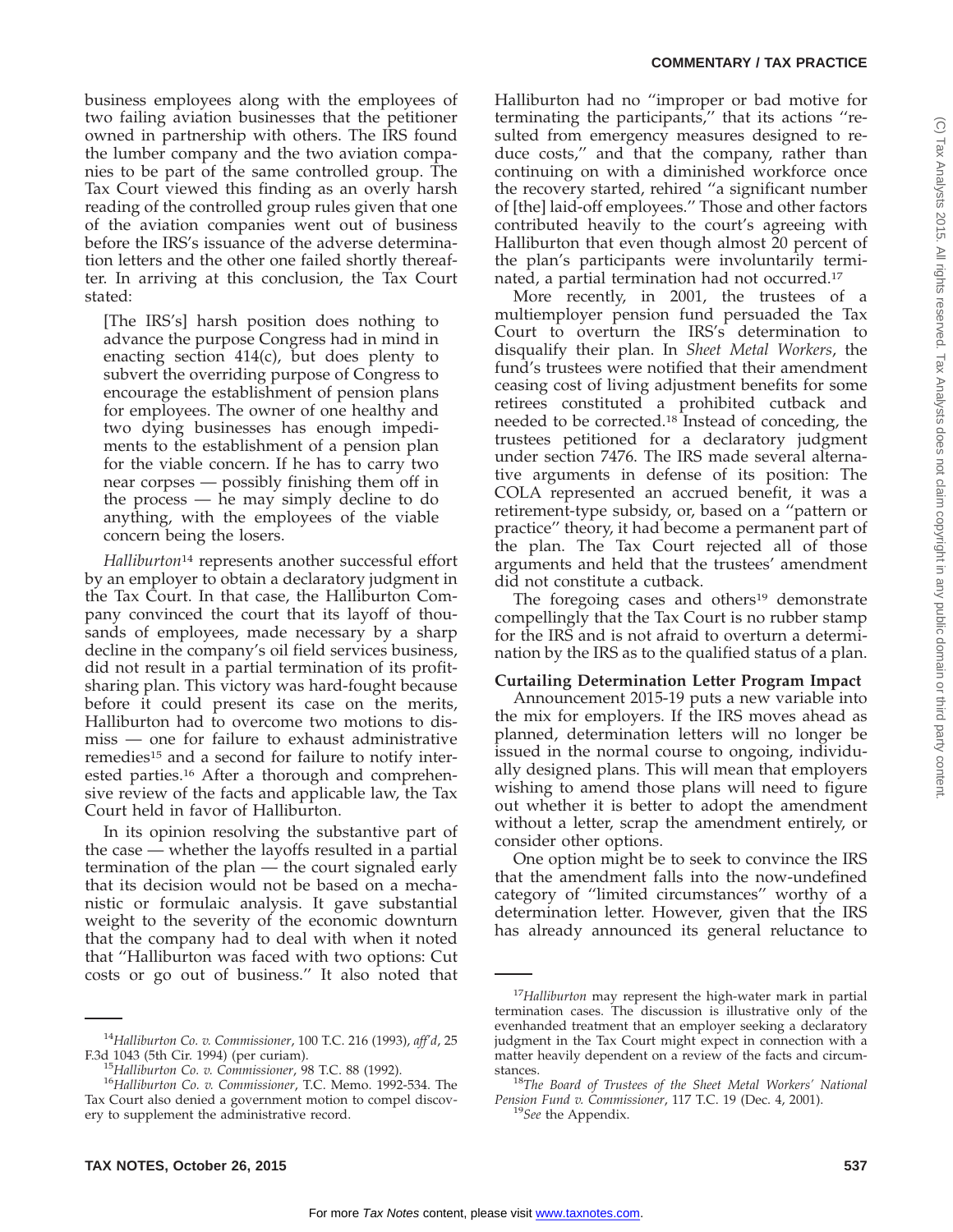issue determination letters in those cases, it would appear that, in most instances, this option is destined to fail. Another option may be to pursue a strategy designed to obtain a determination from the Tax Court at the inception of the amendment.20

Before turning to how the declaratory judgment procedure might work in the face of the IRS's refusal to entertain a determination letter request, it is worth asking whether the IRS even has the legal authority to close the determination letter program for ongoing qualified plans. Clearly, the structure of section 7476 assumes that a determination letter program exists and, while the IRS generally has authority to regulate its own affairs, there is at least reason to question whether it can dispense with a program that is so intertwined with a statutory declaratory judgment provision. One might infer from the statute that the IRS must provide a determination letter program so that the declaratory judgment provisions will work the way Congress intended.

That conclusion appears to be shared by other practitioners. In June 2010 the IRS Advisory Committee on Tax-Exempt and Government Entities (ACT) issued a report that included a white paper titled ''Analysis and Recommendations Regarding the IRS's Determination Letter Program.''21 The white paper included the following statement, which strongly supports the belief that the IRS may not unilaterally cease issuing determination letters to ongoing plans:

While nothing in the Code compels a plan sponsor to seek a determination letter, IRC section 7476 provides the Tax Court with the power to issue a declaratory judgment with respect to the qualification of a retirement plan if the IRS fails to make a determination regarding the plan's qualification provided the petitioner has exhausted administrative remedies within the IRS. *Such statutory requirement thus mandates the Service to issue determination letters upon request.*<sup>22</sup> [Emphasis added.]

Because this article focuses on an employer's use of the declaratory judgments provisions, we will assume for our purposes that the IRS may legally decline to issue determination letters on the qualified status of plans or on various aspects of those plans. Accordingly, we will turn to the related question whether a refusal to issue determination letters impairs or limits an employer's ability to seek a declaratory judgment.<sup>23</sup>

The IRS might offer several arguments to support the view that if it exits the determination letter program, an employer may not seek a declaratory judgment on an issue that the IRS has refused to rule on, or alternatively may not seek a declaratory judgment until the Service subsequently makes a determination on that issue (that is, upon audit). Those arguments appear weak.

Whatever the scope of the IRS's authority in making changes to its determination letter program — assuming those changes result in the failure to issue determinations regarding the qualified status of retirement plans — we think a court would be hard-pressed to conclude that the IRS's exercise of its discretionary authority was powerful enough to override a statutory right granted to taxpayers by Congress. Section 7476 expressly provides for a declaratory judgment remedy in cases where the IRS fails to issue a determination on a qualification issue. The plain language of that provision has no exceptions: failures based on policy, budget, personnel, or similar reasons are still failures.

Further, as noted above, it is clear that Congress viewed advance determinations as a strong inducement to employers agreeing to sponsor broad-based retirement plans. It is also clear that Congress wanted to adjust the scales of the determination letter program to provide greater leverage to the employer. The declaratory judgment remedy does

<sup>&</sup>lt;sup>20</sup>Of course, the employer could also adopt the amendment and wait and see if it were ever audited and then pursue the declaratory judgment procedure at that time. The downside to that approach is that if the employer cannot prevail, there would be no alternative to disqualification other than paying the high

 $21$ ACT, "Report of Recommendations: Analysis and Recommendations Regarding the IRS's Determination Letter Program''

<sup>&</sup>lt;sup>22</sup>*Id*. It should be noted that the IRS's own regulations appear to exempt *retirement plan* determinations from the general rules that afford the IRS the discretion to decline to issue determination letters. Those regulations provide as follows:

Where such a determination cannot be made, such as where the question presented involves a novel issue or the **(Footnote continued in next column.)**

matter is excluded from the jurisdiction of the district director by the provisions of paragraph (c) of this section, a determination letter will not be issued. *However, with respect to determination letters in the pension trust area, see paragraph (o) of this section.* Treas. Reg. section 601.201(a)(3). [Emphasis added.]

 $23$ This article analyzes the IRS's ability to block an employer from going to Tax Court under section 7476 when the IRS refuses to issue determination letters, but we recognize that in the IRS's prior actions to curtail its determination letter program, there has been little or no acknowledgement by the IRS of an employer's rights under section 7476. For that reason, it is difficult to know precisely what the IRS thinks about the scope of the employer's rights. One might infer from its silence that the IRS would in fact accept the view that any failure on its part to issue a determination letter, regardless of the reason, provides an employer with the necessary predicate for filing a petition for a declaratory judgment. Or, as more likely may be the case, the IRS may just be opting to ''play its cards close to the vest,'' choosing to deal with those petitions as they may arise.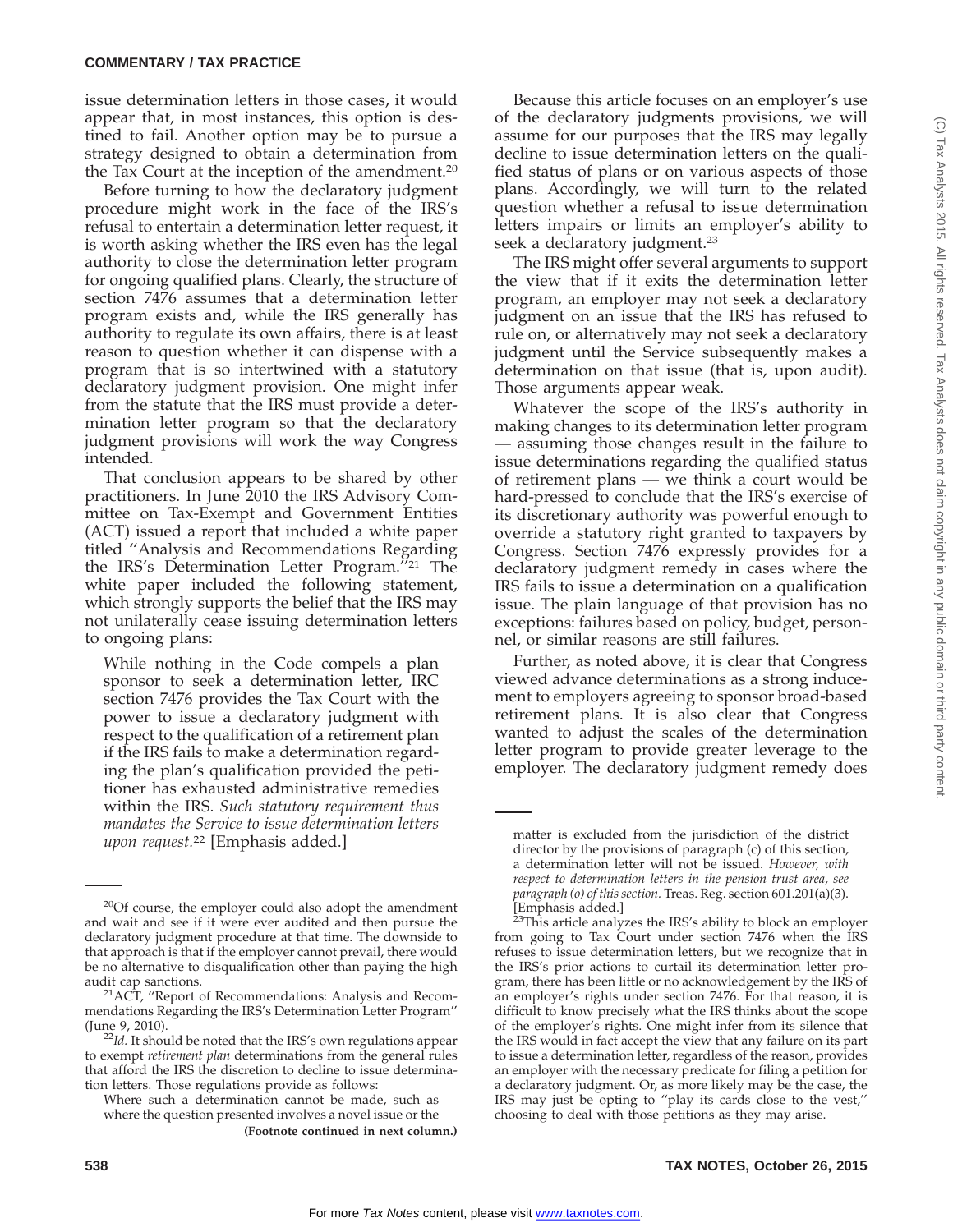just that. Under these circumstances, the IRS must either issue determination letters upon request or accept as a consequence that its failure to make a determination justifies an employer's right to seek a declaratory judgment in the Tax Court.

The IRS might also try to block an employer's access to the Tax Court on other procedural grounds. Reg. section  $601.201(o)(10)(i)(a)$  provides that one of the necessary steps for satisfying the exhaustion of administrative remedies requirement is the filing of a ''completed application with the appropriate district director pursuant to paragraphs (o)(3)(iii) through (xii). $1/24$  That paragraph suggests that where a noncompliant determination letter application is filed, the IRS may return it to the applicant and, if this occurs, the 270-day period described in section 7476(b)(3) will be tolled and will not recommence until a compliant application is filed.

Based on the foregoing, the IRS could conceivably take the position that an application that seeks a determination on a question that falls under a previously announced ''no rule'' policy or is made by a plan that is barred from requesting a determination on any question (for example, an individually designed plan that applies after the program has been closed), is a noncompliant application. Based on that premise, the IRS could assert that the 270-day period never begins, and therefore, the applicant is never able to meet the jurisdictional requirement of section 7476(b)(3).

We think that any argument along those lines would be rebuffed summarily by the Tax Court on the grounds that its obvious intent would be to deny a retirement plan sponsor the right to seek a declaratory judgment in a case where the IRS has refused to make a determination on a plan qualification issue. Such a case would fall squarely within the remedial provisions afforded by section 7476. In simple terms, without an amendment to section 7476 that allows the IRS to refuse to issue determinations in the pension trust area *for policy reasons*, the Tax Court should continue to apply the plain meaning of the words ''failure by the [IRS] to make a determination'' and therefore not deny a petitioner the right to the judicial remedy established by Congress in 1974.25

Given Congress's desire to spare the taxpayer the need to endure ''the long time period'' between plan adoption (here, the adoption of plan amendments) and the potential disallowance of deductions and ''the related uncertainty'' associated with the ''threat of the ultimate loss'' of such deductions, it seems inconceivable that the Tax Court would deny jurisdiction based on the ''policy'' argument described above.26 As written, section 7476 provides for a declaratory judgment in the event of any controversy between the employer and the IRS regarding a plan or amendment that is put into effect before the filing of a petition. In those circumstances, a controversy arises whenever the IRS either issues an adverse determination or fails to issue any determination. If the IRS is permitted to carve out an exception, that is, avoid the consequences of section 7476, based on policy reasons, employers sponsoring retirement

Support for that assertion can be found in declaratory judgment cases brought by tax-exempt organizations under section 7428. Courts have deemed section 7428 a ''counterpart'' to section 7476. *E.g.*, *McManus v. Commissioner*, 93 T.C. 79 (1989); *Loftus v. Commissioner*, 90 T.C. 845 (1988); and *Gladstone Found. v. Commissioner*, 77 T.C. 221 (1981). In *Friends of Society of Servants of God v. Commissioner*, the taxpayer requested a definite ruling regarding its status as a church under section  $170(b)(1)(A)(i)$ . 75 T.C. 209, 210 (1980). The IRS instead issued the taxpayer an advance ruling letter stating that it could reasonably expect to be considered a non-private foundation under sections 509(a)(1) and  $170(b)(1)(A)(vi)$ , but that it was "not now making a final determination of [the taxpayer's] foundation status under section 509(a).'' *Id.* at 210-212. The taxpayer sought a declaratory judgment under section 7428 regarding its status. The court stated that ''all petitioner really got was a trial period within which to demonstrate that it was publicly supported. . . . At best, respondent's ruling constitutes a failure to make a determination which itself would support jurisdiction under section 7428(a)(2).'' *Id.* at 217. *Friends* demonstrates that courts do not consider just any IRS response a determination for purposes of section 7428, and by extension section 7476. Instead, the IRS's response must address the taxpayer's request in order to

foreclose a judicial remedy. <sup>26</sup>*Federal Land Bank Association of Asheville v. Commissioner*, 573 F.2d 179 (4th Cir. 1978) (explaining that absence of declaratory judgment remedy often ''operated to coerce a taxpayer in agreeing with the IRS's determination of disqualification''); *Halliburton Co. v. Commissioner*, 98 T.C. 88, 100-101 (1992) (listing considerable costs that would result from refusing to grant jurisdiction, including administrative difficulties and participants' hampered ability to plan for retirement); and *Efco Tool Co. v. Commissioner*, 81 T.C. 976, 982 (1983) (placing importance on ''speedy resolution of the dispute'').

<sup>24</sup>*See also* Rev. Proc. 2015-6, 2015-1 IRB 194, sections 20.01 and

 $^{25}$ A related point arises when the IRS issues a determination letter but refuses to rule on certain aspects, such as the application of the discrimination rules. While we are not aware of cases

in which an employer has attempted to seek a declaratory judgment when the IRS has issued a caveated determination letter, there is reason to believe that an employer would have recourse to the declaratory judgment proceeding if the IRS does not respond *fully* to the determination letter request.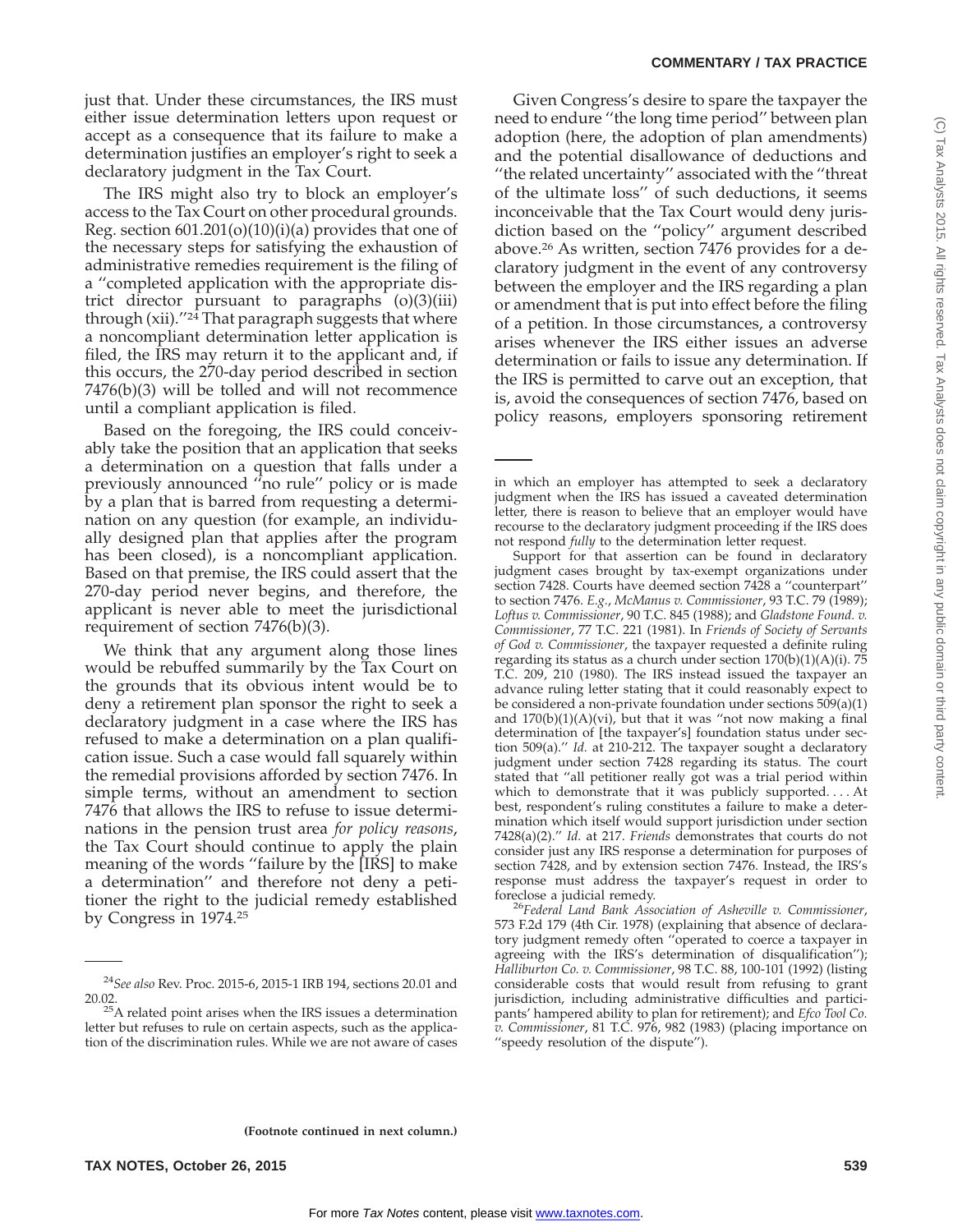plans would be put back in the same position they were before section 7476 was enacted. Unless Congress sanctions this result by modifying section 7476 to accommodate the IRS's policy reasons argument, it is difficult to think that the Tax Court will accept that argument.

# **Seeking Declaratory Judgment: Practical Aspects**

While we do not think that the IRS can prevent an employer adopting a plan amendment from obtaining a declaratory judgment under section 7476 simply by refusing to issue a determination letter, we recognize that the IRS's withdrawal from the determination letter program poses practical questions for an employer that wishes to pursue the option of seeking a declaratory judgment. If there is no prescribed procedure for requesting a determination letter for the plan amendment, how does an employer demonstrate to the Tax Court as a practical matter that it has exhausted its administrative remedies? And how does it show that it has complied with the requirement to give notice to interested parties?

Given our belief that the Tax Court will not allow the IRS's ''no rule'' position to thwart an employer's ability to obtain a declaratory judgment, we would anticipate that in time, the Tax Court will answer these questions, either by decision or by amending its procedural rules.27 In the meantime, however, employers attempting to seek declaratory judgments will have to fashion their own approach to these issues. For example, to the extent that the IRS has defined the limited circumstances in which a determination letter would be issued for a plan amendment and indicated the procedures to be followed in those circumstances, an employer with a plan amendment falling outside the stated circumstances might consider following those procedures, including requesting that the IRS exercise its discretion to consider the particular plan amendment and giving notice to interested parties in the normal course. To the extent that the IRS has not defined the circumstances in which it will entertain a determination letter on a plan amendment, the employer might consider filing under the procedure for newly adopted plans, including a request that the IRS exercise its discretion to consider the plan as modified by the amendment.

There is the related practical question of what will make up the administrative record if the IRS refuses to act on a determination letter request. As a

general proposition, a declaratory judgment case will be decided by the court on the basis of the administrative record associated with the determination letter application, unless the court accedes to a request by the IRS to supplement the record.28 This means that there will likely be no pretrial discovery and no trial requiring the preparation and presentation of witnesses. It also means that from the employer's standpoint, most of the legwork would have been done by the time it files a petition for a declaratory judgment. Here, it is reasonable to assume that the employer, which initiated the determination letter application and is seeking to bring the process to a favorable conclusion, would have placed in the record its best and most articulate arguments in support of the plan amendments, anticipating any arguments that the IRS might make. The IRS, on the other hand, may choose not to respond substantively to the employer's arguments if the primary basis for its refusal to respond is merely administrative, for example, ''We don't issue determination letters anymore.'' If, during the determination letter process, the IRS fails to engage the employer on the question for which a determination is being requested, the IRS will need to rely on the discretion of the Tax Court to permit its substantive arguments to be added to the administrative record.29

Employers will also want to consider how to ensure that the actual controversy requirement is satisfied. The question arises whether the requirement that the employer put the amendment into effect is met if the employer adopts the amendment contingent on approval by the IRS or the Tax Court. As noted above, the fact that the statute treats the reservation of the right to recover contributions if the plan is not qualified as not undermining the effectiveness of the plan's or amendment's adoption, suggests that such a contingency might not defeat the "actual controversy" requirement.<sup>30</sup>

 $^{27}$ It is too early to predict what the reaction of the Tax Court might be to these practical questions, particularly if there is a significant uptick in declaratory judgment petitions under section 7476 where the IRS has not expressed any view on the qualification of the plan.

<sup>28</sup>*See* Tax Court Rule of Procedure 217(a); *see also Stepnowski v. Commissioner*, 124 T.C. 198, 205-206 (2005), *aff'd*, 456 F.3d 320 (3d Cir. 2006) (applying that rule to a case involving the continuing qualification of a plan).

 $29$ The employer would be well-advised to make the administrative record as complete as possible, anticipating any possible counterarguments, before petitioning the Tax Court. As noted, the Tax Court may permit the IRS to supplement the record to add its views but may not permit the employer to respond to any arguments raised by the IRS in its supplemental

<sup>&</sup>lt;sup>30</sup>See H.R. Rep. No. 93-779, at 106 (1974) ("In the case of a plan amendment or plan termination, the proposed action by the employer or plan trustee also may be put into effect on a conditional basis.''); *see also* S. Rep. No. 93-383, at 115 (1974). Also, even if the amendment does not include such a condition, there is the possibility that the amendment might still be **(Footnote continued on next page.)**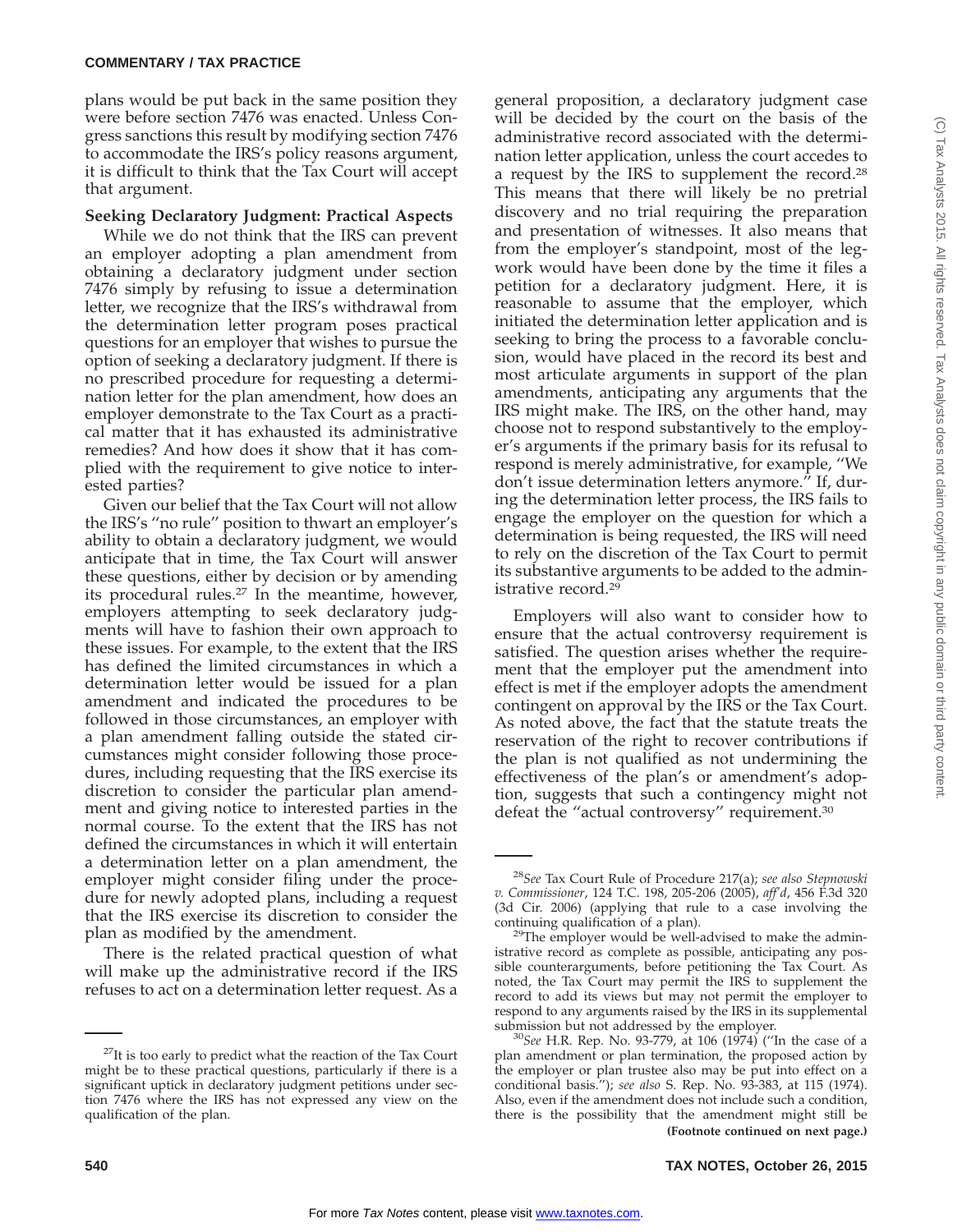Finally, employers that are considering seeking a declaratory judgment will undoubtedly want to consider the cost of litigation as well as whether doing so would antagonize the IRS. As a general proposition, the cost of pursuing a declaratory judgment in the Tax Court should not be nearly as high as engaging in conventional litigation. And when doing the cost-benefit analysis, it should become apparent that, given the history of section 7476, the Tax Court does not defer unduly to the IRS on qualification issues. As noted above, major employers who have sought a declaratory judgment under section 7476 and have presented wellconsidered arguments have fared quite well in the Tax Court.

Further, if Announcement 2015-19 is implemented as written, there should be less concern about antagonizing the IRS because seeking a declaratory judgment should not be perceived as seeking to overturn an adverse determination by the IRS. When the IRS refuses to issue a determination letter to an employer sponsoring an individually designed plan, there is no IRS decision to *review* and the Tax Court becomes the *only authority* available to issue a determination on the merits.

#### **Conclusion**

The IRS's recent move to close the determination letter program to ongoing, individually designed retirement plans should motivate employers to reconsider the declaratory judgment benefits afforded by section 7476. If an employer does not wish to amend its individually designed plan without the protection previously afforded by a determination letter, it should consider adopting an approach to place the amended plan before the Tax Court. That approach might entail notifying interested parties and filing a customized request for determination. If the filing were made after Announcement 2015-19 becomes effective, the IRS would likely refuse the request. In that case, it seems that the employer would need only to supplement the administrative record with an explanation for why the amendment would not undermine the plan's qualified status, wait the necessary 270 days, and file a petition. Assuming the IRS remains unbending in its decision not to issue a determination, those steps should give the employer access to the Tax Court's declaratory judgment powers, thus affording the employer an opportunity to protect its plan with a favorable determination.

# **Appendix: Tax Court Opinions in Declaratory Judgment Actions**

# **A. Cases Decided in Favor of the Taxpayer**

**1. The Tax Court has sided with the taxpayer on the merits in declaratory judgments cases several times.** *E.g.*, *Sheet Metal Workers*, 117 T.C. 220 (2001), *aff'd*, 318 F.3d 599 (4th Cir. 2002) (holding that COLAs do not constitute accrued benefits, so elimination does not violate anti-cutback rule); *Shedco Inc. v. Commissioner*, T.C. Memo. 1998-295 (rejecting plan disqualification for plan loan to a business that later defaulted, finding that facts and circumstances show that loan violated prudent investor standard but did not rise to a sufficient level of imprudence to violate exclusive benefit rule); *Halliburton Co. v. Commissioner*, 100 T.C. 216 (1993), *aff'd*, 25 F.3d 1043 (5th Cir. 1994) (per curiam) (finding for petitioner on significant partial termination issue); *Calfee, Halter & Griswold v. Commissioner*, 88 T.C. 641 (1987) (finding the plans not disqualified for reversion permitted under ERISA but not the code); *J.G. Kern Enterprises Inc. v. Commissioner*, T.C. Memo. 1987- 580 (finding the plan qualified and excusing late amendments when taxpayer, despite ''imperfect action'' concerning determination letter filing, was diligent in attempts to properly comply); *Sutherland v. Commissioner*, 78 T.C. 395 (1982) (rejecting the IRS's determination that petitioner failed coverage requirements because of alleged controlled group); *Francis Jungers Sole Proprietorship v. Commissioner*, 78 T.C. 326 (1982) (agreeing with taxpayer that the IRS adopted an overly restrictive interpretation of exception to impermissible assignment of benefits rules under section 401(a)(13)); *Standard Oil Co. of California v. Commissioner*, 78 T.C. 541 (1982) (rejecting IRS's challenge to taxpayer's alternate method of calculating service); *Del. Valley Anesthesia Associates v. Commissioner*, T.C. Memo. 1982-89 (finding plan qualification requirements satisfied when employers were not members of a controlled group); *BBS Associates Inc. v. Commissioner*, 74 T.C. 1118 (1980) (agreeing with taxpayer's construction of qualified joint and survivor annuity requirement); *Garland, M.D. F.A.C.S. PA v. Commissioner*, 73 T.C. 5 (1979) (rejecting the IRS's attempt to aggregate

changed retroactively depending on the application of the remedial amendment rules. Reg. section  $1.401(b)$ -1(e)(3) extend the remedial amendment for a case in which the employer files a determination letter request under section 601.201(s) of the Statement of Procedural Rules. In Announcement 2015-19, the IRS has asked for comments on what changes should be made to these regulations. It is possible that under existing or revised regulations, the IRS may adopt an interpretation that does not allow for an extension of the remedial amendment period if an employer attempts to go to the Tax Court in the face of a "no-rule" position. How a court might view the IRS's refusal to extend the remedial amendment period in those circumstances is unclear, but as a policy matter, if, in fact, the IRS cannot block outright an employer's ability to seek declaratory judgment relief, it seems anomalous to allow it to obstruct that action at the administrative level by refusing to extend the remedial amendment period for the employer.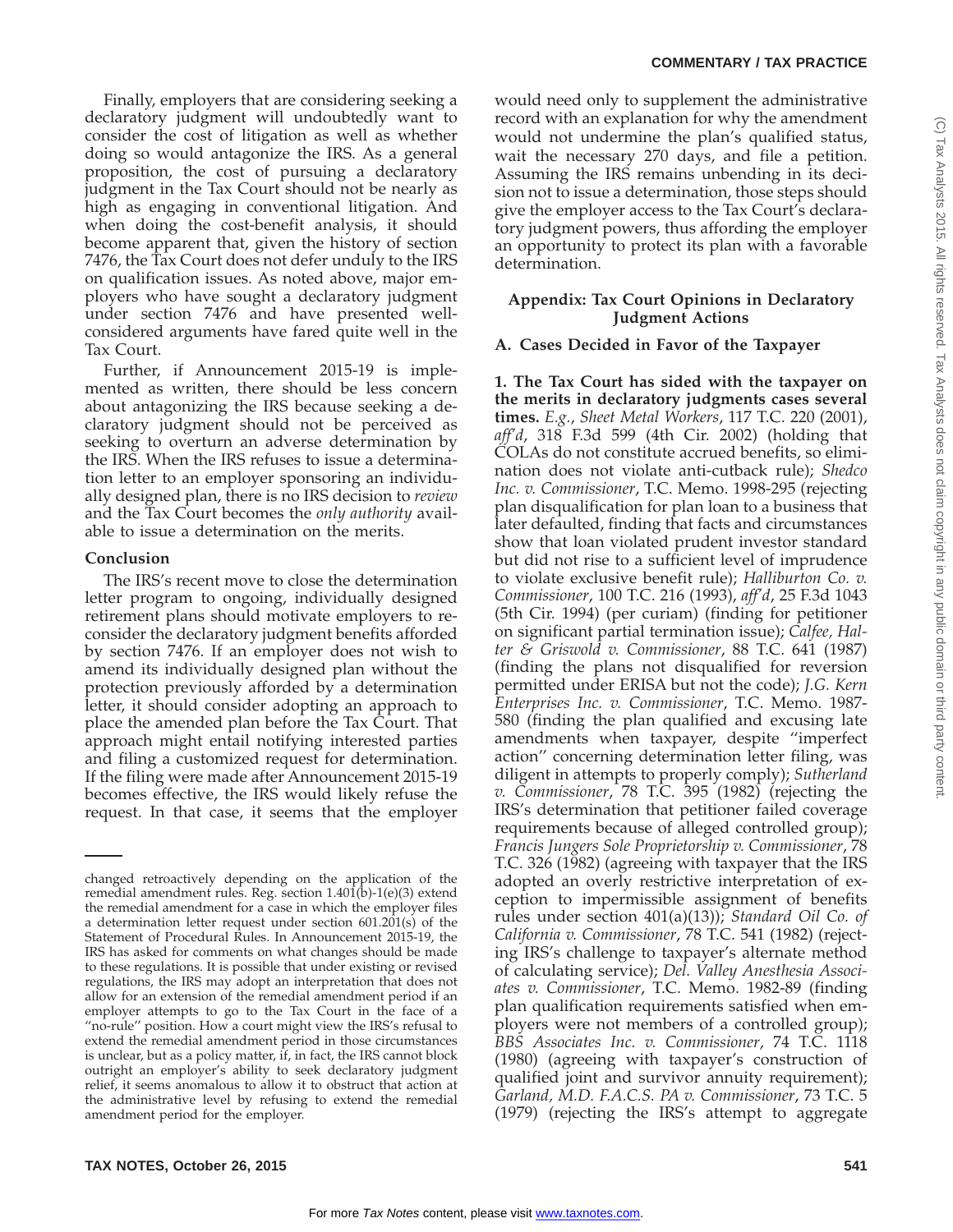employees of affiliated entities and finding plan qualified); and *Federal Land Bank Association of Asheville v. Commissioner*, 573 F.2d 179 (4th Cir. 1978) (rejecting the IRS's determination that the plan failed the nondiscrimination classification test).

**2. The Tax Court has also decided cases in favor of the taxpayer on procedural issues, dismissing the IRS's arguments that a taxpayer failed to satisfy specific procedural prerequisites under section 7476.** *E.g.*, *RSW Enterprises Inc. v. Commissioner*, 143 T.C. 21 (2014) (holding in a case involving a controlled group issue that when material facts are in dispute, the Tax Court presumes that parties did not intend to restrict court to the administrative record in revocation cases); *Halliburton Co. v. Commissioner*, 98 T.C. 88 (1992) (holding that unresolved section 7805(b) request does not establish taxpayer's failure to exhaust administrative remedies); *Halliburton Co. v. Commissioner*, T.C. Memo. 1992-534 (finding that taxpayer satisfied notice requirement under section 7476 by mailing notice containing all required information to last known address of participants); *Efco Tool Co. v. Commissioner*, 81 T.C. 976 (1983) (finding that taxpayer that received final revocation letter exhausted its administrative remedies because the purpose of the requirement was satisfied despite the fact that the taxpayer failed to perfectly satisfy procedural rules); and *Tipton & Kalmbach Inc. v. Commissioner*, T.C. Memo. 1982-260 (finding that administrative remedies were exhausted when the taxpayer failed to appeal to the IRS Appeals Office before filing for declaratory judgment because the IRS had delayed for 24 months after petitioner made qualification request and ''has attempted to buy time by turning back the administrative clock through the reissuance of an identical proposed adverse determination letter'').

# **B. Cases Decided Against the Taxpayer**

**1. The Tax Court has sided with the commissioner in cases that generally involve taxpayers using the section 7476 procedures as a last-ditch effort to combat clear errors in plan design or operation.** *E.g.*, *K.H. Co. LLC Employee Stock Ownership Plan v. Commissioner*, T.C. Memo. 2014-31 (upholding the IRS's post-audit decision to disqualify the plan because of the taxpayer's numerous failures); *Churchill Ltd. Employee Stock Ownership Plan & Trust v. Commissioner*, T.C. Memo. 2012-300 (upholding disqualification for failure to timely amend, among other deficiencies); *Michael C. Hollen DDS PC v. Commissioner*, T.C. Memo. 2011-2 (upholding disqualification when the plan, among other deficiencies, failed to timely amend because provisions were not effective by the required date); *Christy & Swan Profit Sharing Plan v. Commissioner*, T.C. Memo. 2011-62 (finding a failure to timely amend, rejecting taxpayer's argument that amending was not necessary because statutory changes did not affect plan operation); *Yarish Consulting Inc. v. Commissioner*, T.C. Memo. 2010-174 (upholding disqualification when taxpayer failed to properly indicate that it was a member of a controlled group on its determination letter application); *Beals Bros. Mgmt. Corp. v. Commissioner*, T.C. Memo. 2001-234, *aff'd*, 300 F.3d 963 (8th Cir. 2002) (finding that employers were members of controlled group and thus failed to satisfy the minimum participation requirement); *Van Roekel Farms Inc. v. Commissioner*, T.C. Memo. 2000-171 (holding that the taxpayer's plan violated specific section 415 limits because the participant was an independent contractor and thus had no ''compensation''); *Westchester Plastic Surgical Assocs. PC v. Commissioner*, T.C. Memo. 1999-369 (upholding plan disqualification for exclusive benefit violation when sole shareholder of taxpayer used plan account as ''a checking account''); *Steel Balls Inc. v. Commissioner*, T.C. Memo. 1995-266, *aff'd*, 89 F.3d 841 (8th Cir. 1996) (finding that employee pretax deferrals are not included in compensation, causing plan to violate section 415 limitations); *Pawlak v. Commissioner*, T.C. Memo. 1995-7 (holding that petitioner failed to timely amend when petitioner failed to exercise reasonable diligence in maintaining the plans); *Ada Orthopedic Inc. v. Commissioner*, T.C. Memo. 1994-606 (upholding disqualification when plan violated exclusive benefic rule for, among other reasons, making exclusively unsecured loans that violated plan terms and not pursuing delinquent payments, allowing plan to be used as ''personal bank account''); *Hamlin Development Co. v. Commissioner*, T.C. Memo. 1993-89 (upholding revocation of plan for noncompliance with TEFRA when no attempt to amend was made); *Mills, Mitchell & Turner v. Commissioner*, T.C. Memo. 1993-99 (finding plan disqualified because of late amendments when the taxpayer failed to use reasonable diligence in obtaining a determination letter); *Kollipara Rajsheker MD Inc. v. Commissioner*, T.C. Memo. 1992-628 (upholding disqualification for late amendments because of taxpayer's lack of diligence and fact that IRS did not contribute ''in any way'' to the delay); *Stark Truss Co. v. Commissioner*, T.C. Memo. 1991-329 (upholding disqualification when taxpayer attempted to rely on careless and piecemeal earlierin-time plan document as proof of timely compliance amendments); *Basch Engineering Inc. v. Commissioner*, T.C. Memo. 1990-212 (upholding disqualification of the plan for failure to timely amend); *Peter M. Boruta MD PC v. Commissioner*, T.C. Memo. 1988-172 (rejecting the taxpayer's goodfaith defense to partial termination issue because of the substantial quantity of employees terminated and specific evidence suggesting potential bad faith); *Pecora v. Commissioner*, T.C. Memo. 1988-104